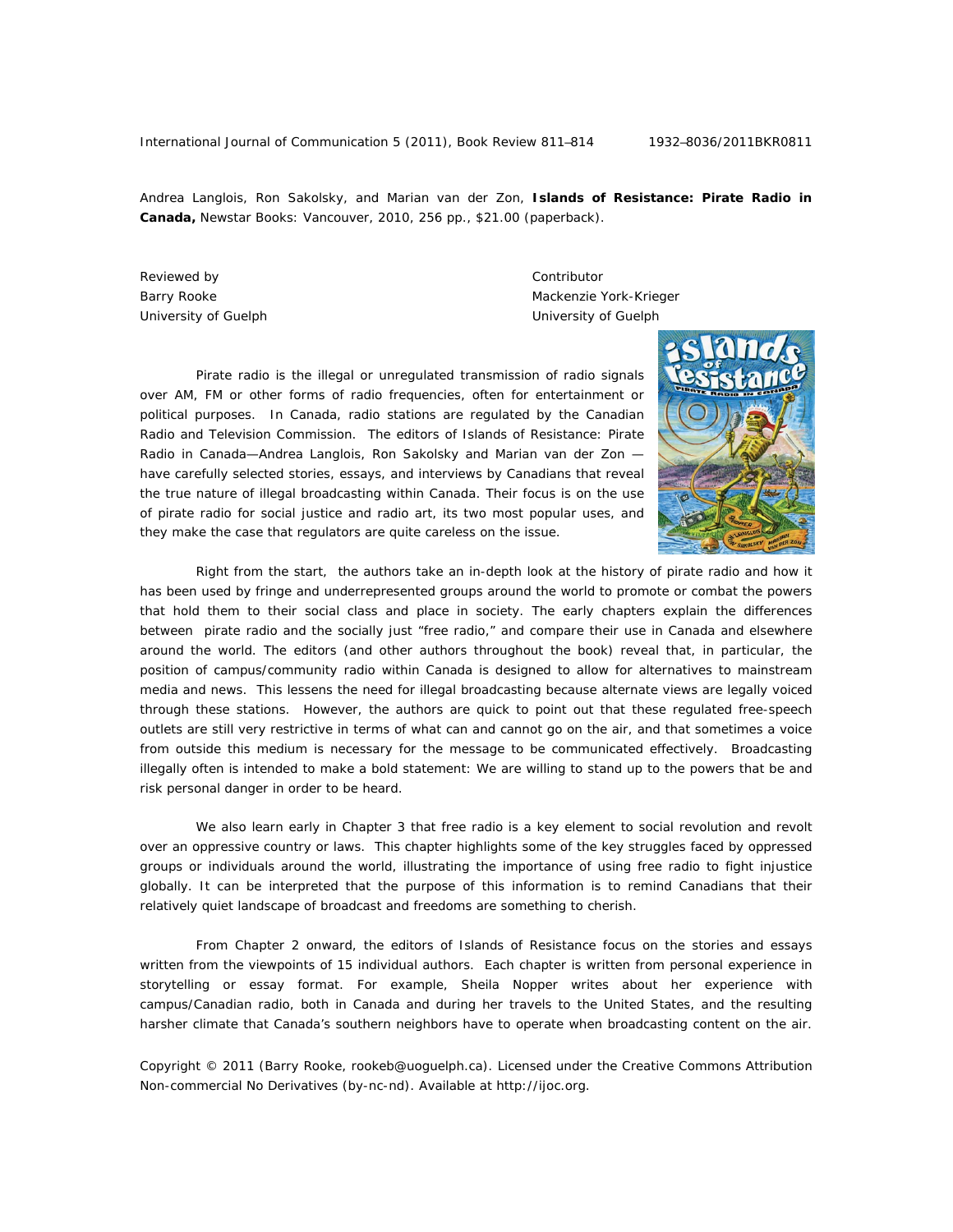Her experiences help us understand the differences on either side of the border with respect to licensing requirements and systematic freedoms. Nopper returns us to Canadian pirate broadcasting with the example of Tree Frog Radio, an illegal community-based station on an isolated island in British Columbia, which is further explained in detail by Ron Sakolsky in Chapter 7. Sakolsky presents readers with their first stark contrast to social rebellion and radio art, as his story describes the uniting powers that community radio can produce.

 Chapters 5 and 6 vibrantly depict the use of pirate radio to build community. Neskie Manuel and Charles Mostoller tell the story of two Native Canadian reserves that use pirate radio to communicate, provide entertainment and information to remote areas, and act as a way to preserve culture through the use of stories in native languages. Manuel and Mostoller highlight the fact that Canadian regulations were not designed for small communities; they were intended to build corporate power and connections while providing an outlet for governmental control (as shown through the use of TV Ontario and CBC Networks). Manuel and Mostoller's insights are some of the most important points to the argument for change within the broadcasting industry with respect to those who are often underrepresented, or in this case, left on their own. The cases presented by Molstoller help to highlight the plight of the Native Canadian people and their struggles to remain a culturally diverse community amongst an ever-globalizing nation and world.

We are introduced to pirate radio as a protest tactic in Chapter 8. Andrea Langlois and Gretchen King talk about the importance of Free Radio Tent City in Montreal. Langlois and King—well-known voices in the campus/community and social justice sector—compare the use of radio as resistance in occupying land in Montreal during the 2003 protests. They effectively highlight the hardships of the homeless and later the WTO summits in Quebec City and compare that with the resistance by Mexican communities in Oaxaca when combating corruption and drug lords. Their argument is that taking back the airwaves is another way that oppressed and forgotten individuals can achieve a stronger voice when engaged in public displays of disapproval such as marches. In the case here, it is shown that a necessity of resistance must be created in order to educate the public about social injustice. A collection of legal alternative media sources and illegal stations was able to accomplish this when "Rock the WTO Radio" helped close the gap between protesters in the march and those listening elsewhere. It is appropriate that Langlois and King were able to carefully construct the scenario and necessity of the 2004 WTO broadcasts as a means of using pirate radio without pressuring the reader into "converting" to a social reformist view. Their reporting on the subject is open and honest. Although their anecdote depicts a pro-social change view, it does not criticize those who may not hold an identical view. I believe this chapter also encourages social reform through campus/community radio by opening the airwaves to more discussion about injustice. This would help to provide the Canadian broadcast landscape with a stronger outlet for social justice through campus/community radio and thus reduce the necessity for illegal broadcasting. As a result, there would be fewer people in Canada needing pirate radio compared to other areas under different broadcast and social regulations.

Chapters 9 and 10 introduce us to the idea of "narrowcasting," or broadcasting for specific audiences. Marian von der Zon tells us about her use of narrowcasting for women's rights and Temporary Autonomous Radios—her low-powered station known as TAR. But her underlying and important focus is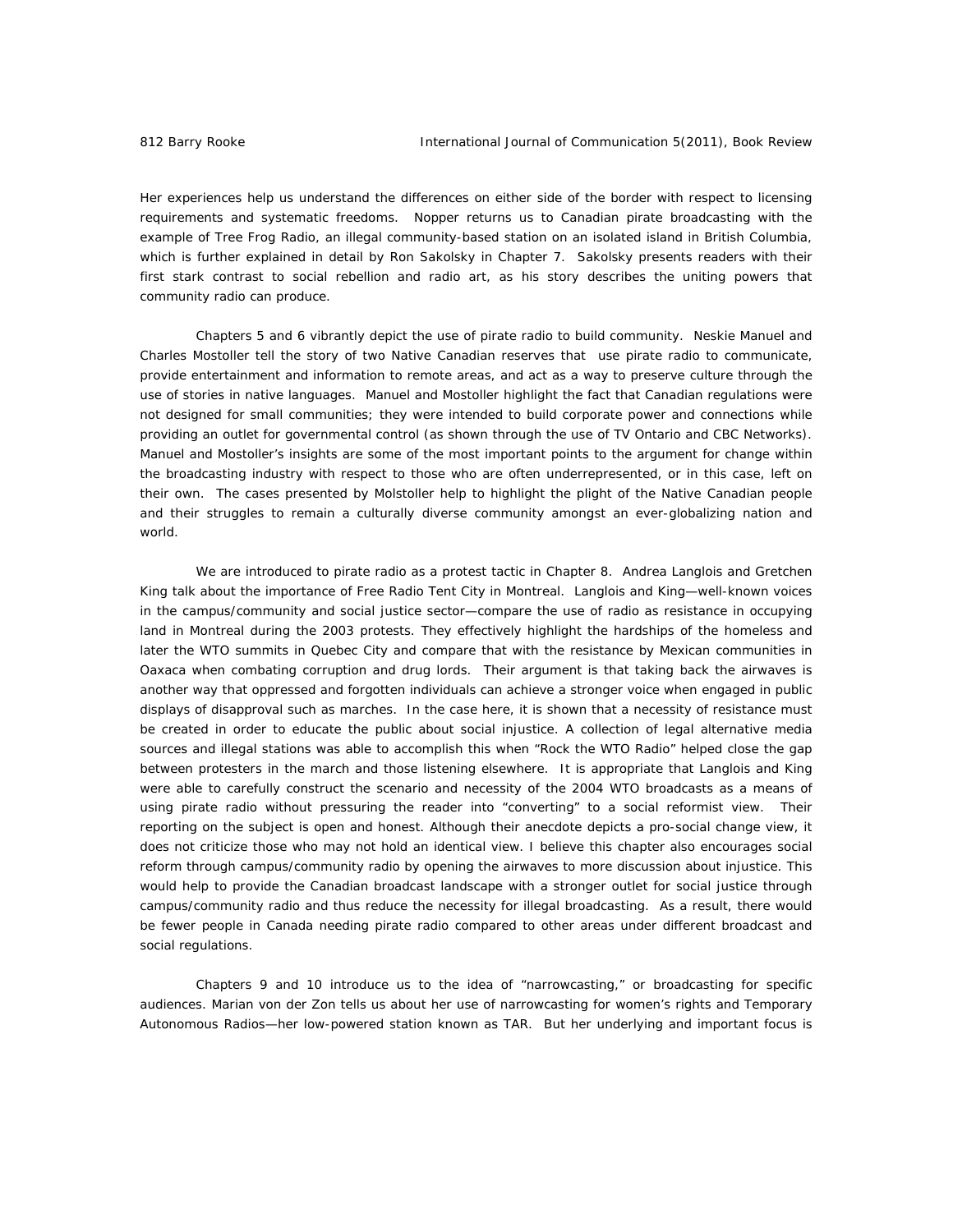on the idea that women can be innovative leaders in communications and technology as well. She notes that many of those involved in the TAR broadcasts were women, and these collaborations have encouraged other women to become contributors. In turn, this approach helped to break down the social and gender barriers constructed by local cultures. Subsequently, Bobbi Kozinuk's essay skillfully explains the male-female binary connection in "gendered pirate," using nonregulated pirate radio to break down the stereotypes of gender on radio within mainstream society. Kozinuk successfully argues that gender pirates use this format to express themselves outside the binary pairing and to challenge basic assumptions, but she fails to provide specific examples of how this can be completed. In other words, Kozinuk does explain the different stereotypical labels that gender pirates look to change, and offers great insight into the necessity for change, but she neglects to expand on how to create this change.

The remaining six chapters (with the exception of Chapter 12, in which author Christof Migone explores ways in which pirate radio can be used to change our conceptions of what is considered standard and proper broadcast terms), delve into using pirate radio and broadcasting as an art form. Each of the authors highlights a specific project or use of radio airwaves to express creativity and explore technology use as it was not necessarily intended to be. However, the authors fail to remind us how much trouble an individual could face if he or she was caught broadcasting illegally, even for artistic reasons. However, from an artistic standpoint, these chapters provide great insight into postmodern forms of expression through the creative use of technology. This is of particular interest for individuals fascinated with unique art forms and ways of sharing ideas and thoughts in a nonstandard format.

 Individuals who are interested in radio as art are not the only readers who will be attracted to this book as it also written for people who are looking for creative ideas and a means to get their social justice and rights messages heard by the larger public. It also could be read as a message to the Canadian Radio and Television Commission, a reminder that what is typically broadcast on pirate radio fills in the gaps in broadcasting opportunities that are not covered by the current industry practices. The book is a great and easy read for any individual or academic interested in broadcasting, the role of campus/community as an alternative media source, and historical broadcast buffs fascinated by the study of technology.

My first impression is that *Islands of Resistance: Pirate Radio in Canada* is a collection of stories about different groups of pocketed and typically separate uses of pirate radio across Canada. Often the context and authors alluded to, or directly connected with the same topic or incident, but there seems to be little crossover between subjects and topics. This conforms to my initial assumption that because Canada is so large, and our broadcasting regulations are open in comparison to other nations, there is not a strong pirate radio presence in the country itself. The editors remind us that these are only some of the examples used by those who are willing to announce their illegal acts to the public. I, however, find it hard to believe that there would be many more cases to be explored within Canada, especially those of major impact on our social environment due to the other broadcasting options available to citizens. I have only come across or heard of one instance of pirate radio broadcasting in my 10 years' experience in broadcasting on campus/community radio, working in both commercial and campus/community radio as well as from my educational background.